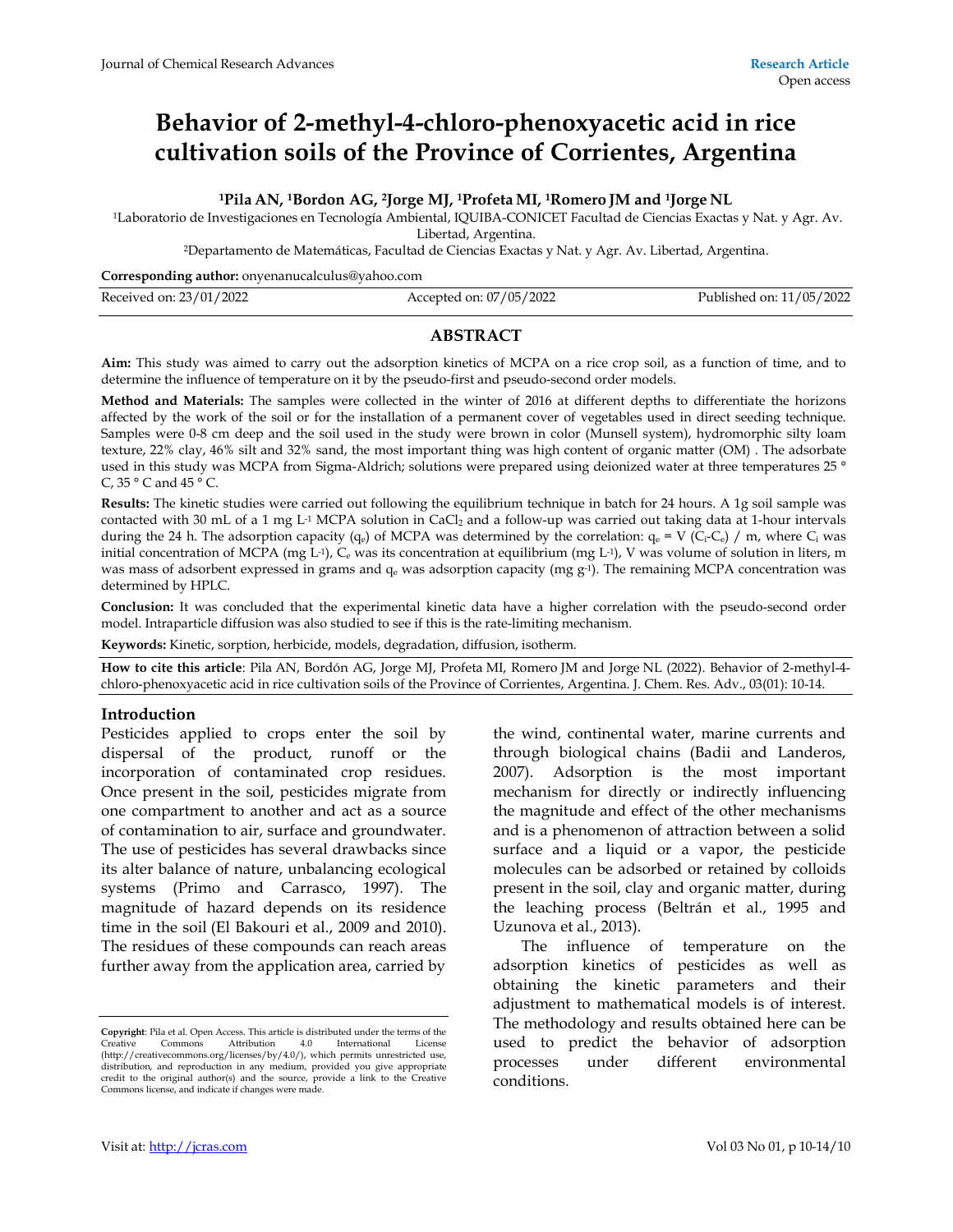## **Materials and Methods**

*Soil:* The soil samples used in the study belong to the town of Mercedes in the province of Corrientes. The sample corresponds to the surface layer (0-8 cm) of a soil dedicated to rice cultivation. The texture of the topsoil was brown clay silty loam (Munsell system) with the following particle contents: 22% clay, 46% silt and 32% sand, with average organic carbon (OC) content 1.61%; pH 5.8; CEC 12.5 cmol kg-1, Ca2+ 7.7 cmol kg-1. Its characteristics were determined by the usual methods of soil analysis7. The samples were dried, ground and sieved through a 2 mm mesh and stored at 4 °C until their subsequent analysis.

*Herbicide analysis:* MCPA was quantified in 1 mL of the fraction extracted from the solution in equilibrium with the soil by solid phase extraction (SPE), using high performance liquid chromatography (HPLC). An Agilent 1120 compact LC chromatograph was used. The separation was carried out on an ODS Eclipse plus column (14  $\times$  4 mm id, 5 µm particle size) with a mobile phase consisting of 35:65 acetonitrile: methanol / water with 0.1% orthophosphoric acid. The mobile phase flow of 1.2 mL min<sup>-1</sup> and an injection volume of 20 µL. Under these conditions, the MCPA retention time was 2.9 min.

*Adsorption kinetics:* The kinetic experiments have been carried out following the "batch" technique proposed by Guide No. 106 for the control of chemicals, of the Organization for Economic Development (OECD, 2000). It was carried out at 25, 35 and 45°C.

In each experiment, 30 mL of pesticide solution of 1 mg L-1 of MCPA were put in contact with 1 g of soil and stirred in a rotary shaker and at constant temperature. After shaking, the solution was centrifuged at 5000 rpm for 10 minutes. The supernatant was used for the extraction of MCPA by SPE and was analyzed by HPLC. The concentrations of MCPA in solution was determined at different intervals of time: after 1 hour of stirring and contact, and every hour until 24 hours. All the experiments were carried out in triplicate.

## **Results and Discussion**

## *Effect of contact time*

The effect of the stirring or contact time between the solid-liquid phases in an adsorption process was an important factor that influences the characteristics of these processes, since they

determine the equilibrium distribution of the adsorbate and adsorbent, establishing the equilibrium time and describing its kinetics. Large number of kinetic models was reported in the specialized literature, however the most tested kinetic models in these systems were those of pseudo first order, pseudo second order, Elovich and intraparticle diffusion.

In general, the adsorption capacity of MCPA in soil can be calculated through the principle of mass transfer according to equation (1).

$$
q_t = \frac{(c_o - c_t)v}{m} \tag{1}
$$

Where qt was the amount of MCPA adsorbed at equilibrium (mg  $g^{-1}$ ),  $C_0$  and  $C_t$  (mg  $L^{-1}$ ) were the concentrations initial and at time t in the liquid phase of the MCPA, V is the volume of solution (L) and m was the mass of adsorbent (g).

*Modeling of Adsorption Kinetics* 

According to Weber and Smith (1987) the transfer of a compound from a liquid phase to an adsorption site was carried out in four stages: the transfer of the compound from the liquid to the film near the solid adsorbent (fast stage), the transfer of the compound through the liquid film near the outer surface of the adsorbent (external mass transfer), diffusion of the compound into the adsorbent particle (intraparticle diffusion), and adsorption itself, which was a rapid step. The adsorption kinetics was determined by the slowest stage that was external mass transfer  $(K_f)$  and intragranular surface  $(D_s)$  and / or porous  $(D_p)$ diffusion. However, for most of the authors, the effect of surface diffusion was greater when compared to porous diffusion. Komiyama and Smith (1974) estimated that the effect of surface diffusion was twenty times more important than the effect of porous diffusion (Ho and McKay, 1999). Therefore, porous diffusion could not be considered in this work.

The data obtained in the kinetic study were adjusted to 4 kinetic models.

*Pseudo first order model* 

The pseudo first order kinetic model (PPOR) was mainly based on the adsorption capacity of the adsorbent and the determination of the speed of the adsorption process. It was commonly used for homogeneous systems that propose a physical adsorption process, described by the Lagergren equation (Ho, 2004), the linear form of the model was presented in equation (2), where  $q_e$  and qt (mg) g-1) were the amount of MCPA adsorbed on the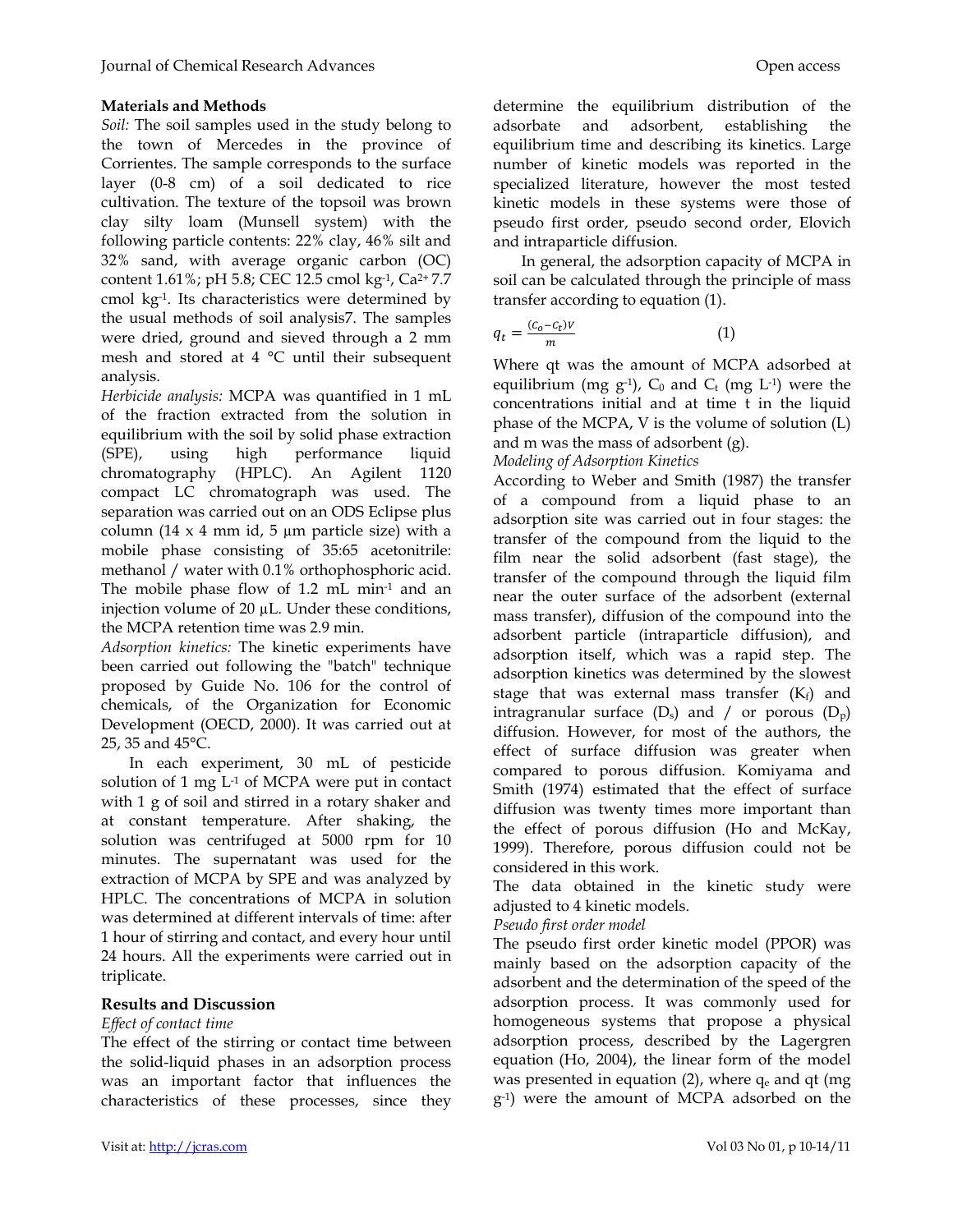adsorbent at equilibrium and at time t and  $k_1$  (min-1 ) was the pseudo-first order rate constant (Fig. 1)



In this model, the variation in the adsorption rate should be proportional to the concentration at the first order for a strictly superficial adsorption. If there is no linearity in this model, it is adduced to the limiting of the diffusion between pores.

From the slope and the intercept, the values of  $k_1$  can be deduced and the experimental values of qe can be corroborated against the theoretical ones; if there is a large discrepancy between these values, the pseudo first order kinetics does not describe this system.

#### *Pseudo second order model*

The pseudo second order model (PSOR) assumes a chemical adsorption process, attributed to the distribution of the valence forces or electron exchange between adsorbate and adsorbent, therefore, assigning an effective adsorption capacity, which was proportional to the number of active sites occupied in the adsorbent (Ho and McKay, 1999). Its linear equation (Eq. (3)) was shown below:

$$
\frac{t}{q_t} = \frac{1}{k_2 q_e^2} + \frac{1}{q_e} t \tag{3}
$$

Where  $q_e$  and qt (mg  $g^{-1}$ ) were the amount of MCPA adsorbed on the adsorbent at equilibrium and at time t, and  $k_2$  (gmg-1min-1) was the rate constant. Therefore, in order to deduce the constants of the second order kinetics, it was necessary to make a graph of  $(t / q_t)$  vs.  $(t)$ , from which a straight line should be obtained and from its slope and intercept, the theoretical equilibrium concentration and the constant of the equation can be obtained, respectively; the theoretical  $q_e$  value was compared with the experimental one of the measurements, if the values are very close, the model obeys the pseudo second order model. It can be seen that the kinetics of MCPA adsorption in Arguiguol follows this model with correlation coefficients greater than 0.990. These results imply that the chemisorption mechanism plays an important role for the adsorption of MCPA.



Fig. 2. Pseudo second order model

# *Elovich model*

The Elovich kinetic model (ME) was applied to heterogeneous solid-liquid adsorption systems, this model is suitable for general applications that have chemisorption kinetics and covers a wide range of slow adsorption, its linear equation (4) was described below (Wua et al., 2009):

$$
q_t = \beta \ln \alpha \beta + \beta \ln t \tag{4}
$$

Where  $q_t$  (mgL<sup>-1</sup>g<sup>-1</sup>) is the amount of MCPA adsorbed on the adsorbent at time t,  $\beta$  is the equilibrium adsorption constant (mgL-1g-1 min-1) and α was related to the surface area covered and the chemisorption activation energy  $(L g mg<sup>-1</sup>)$  (Fig. 3)



Fig. 3. Elovich model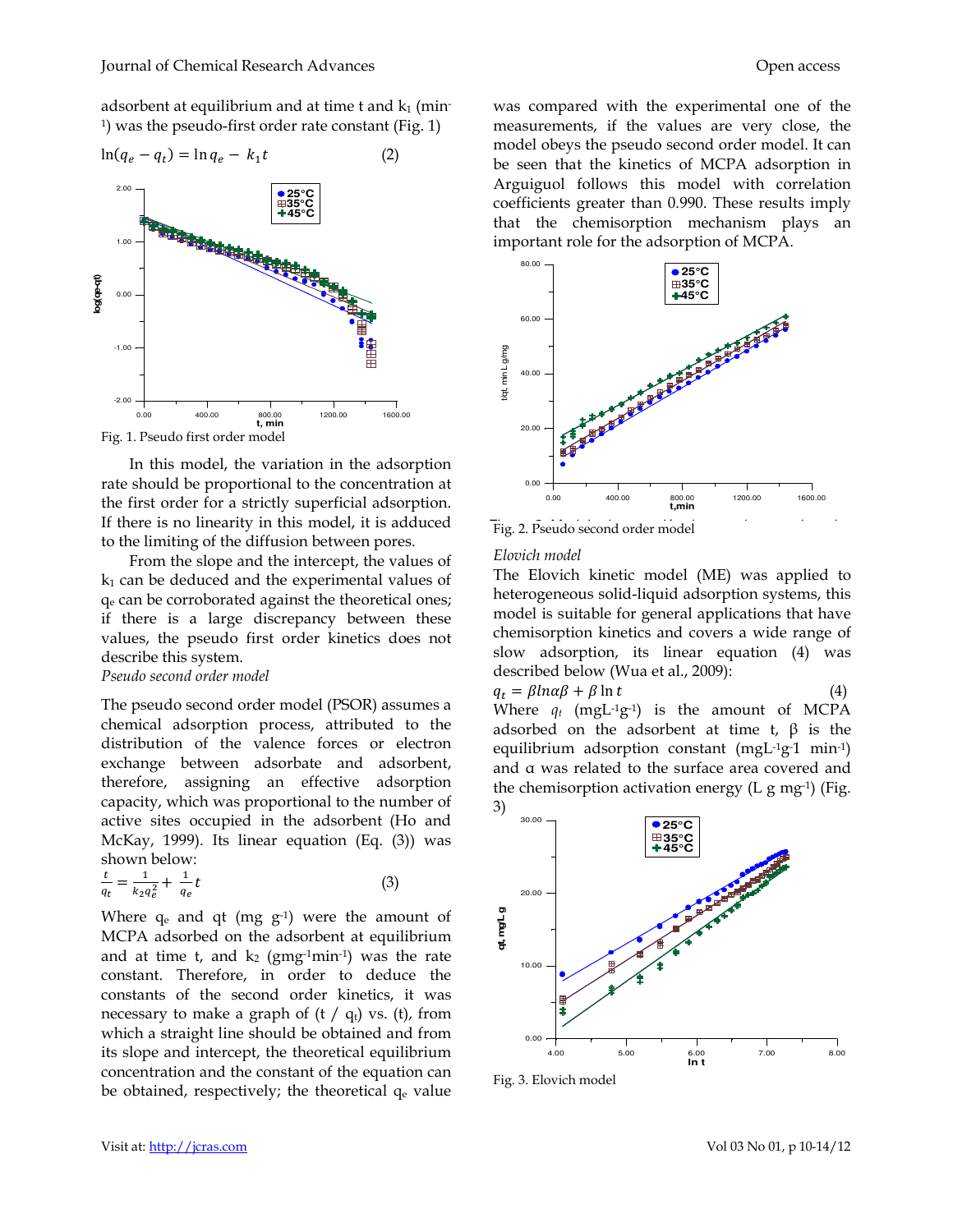| Models                     | <b>PPOR</b>                  |                             |                | <b>PSOR</b>                                          |                                  |                |  |
|----------------------------|------------------------------|-----------------------------|----------------|------------------------------------------------------|----------------------------------|----------------|--|
| Temperature<br>$^{\circ}C$ | $q_e$<br>$(mg L^{1}g^{1})$   | $k_1 10^3$ (min-1)          | $\mathbb{R}^2$ | qe<br>$(mg L-1 g-1)$                                 | $k_2 10^4$<br>$(g L mg-1 min-1)$ | $\mathbb{R}^2$ |  |
| 25                         | 4,27                         | 1,4                         | 0,9145         | 29,15                                                | 1,57                             | 0,9957         |  |
| 35                         | 4,34                         | 1,3                         | 0,8516         | 29,32                                                | 1,16                             | 0,9962         |  |
| 45                         | 4,33                         | 1,1                         | 0,9461         | 31,54                                                | 0,64                             | 0,9960         |  |
| Models                     | <b>ME</b>                    |                             |                |                                                      | <b>MIP</b>                       |                |  |
| Temperature<br>$^{\circ}C$ | $\alpha$<br>$(g \, mg^{-1})$ | ß<br>$(mg g^{-1} min^{-1})$ | $\mathbb{R}^2$ | $\mathbf{k}_{\mathrm{p}}$<br>$(g g^{-1} min^{-1/2})$ | $C_i$<br>$(g g-1)$               | $\mathbb{R}^2$ |  |
| 25                         | 0,012                        | 5,59                        | 0,9953         | 0,53                                                 | 7,02                             | 0,9686         |  |
| 35                         | 0,006                        | 6,14                        | 0,9971         | 0,57                                                 | 4,24                             | 0,9594         |  |
| 45                         | 0,003                        | 6,80                        | 0,9856         | 0,65                                                 | 0,37                             | 0,9829         |  |

Table 1. Parameters that describe the kinetic models

The data obtained from the kinetic experiments were observed in Figure 3 and the parameters obtained (Table 1). A good correlation was observed between the experimental points and the theoretical lines. This implied that Elovich's model describes the kinetic data well over a short period of time. When the correlation between the sorption capacity and the constant β was negative, it was accepted that the adsorbent does not retain the adsorbate. The positive value of the constants gave evidence that adsorption occurs. The value of R<sup>2</sup> was 0.9953, 0.9971 and 0.9856, and they were in agreement with the results of the Pseudo-secondorder model. The applicability of the simple Elovich equation to current kinetic data indicated that the Elovich equation was able to adequately describe the initial kinetics of MCPA sorption on the surface of Argiguol.

#### *Modle of intraparticle Difusion*

The intraparticle diffusion method (IPM) was a multi-stage process that involved the transport of solute molecules from the aqueous phase to the surface of the solid particles and subsequently the diffusion of the solute molecules into the pores. Thereby which was likely to be a slow process based on the speed theory proposed by Webber and Morris (1963) and its linear equation is show below in equation (5):

 $q_t = k_P t^{1/2} + C_i$  $(5)$ Where  $q_t$  (mgL<sup>-1</sup>g<sup>-1</sup>) was the amount of MCPA adsorbed on the adsorbent at time  $t$ ,  $k_p$  was the speed parameter of stage i  $(mgL^{-1}g^{-1} \text{ min}^{-1/2})$ , calculated from the slope of the straight line of  $q_t v s t^{1/2}$ .  $C_i$  was the interparticle diffusion coefficient (mg  $L^{-1}g^{-1}$ ) (Fig. 4).





The structure of the soil and its interaction with the diffusion of the substance influences the speed of transport. A high kp value illustrates improved adsorbate-adsorbent particle binding, it may simply be due to the higher adsorbate concentration that induces higher diffusion forces of the adsorbate molecules in the pores.

The correlation coefficients  $(R^2)$  for the intraparticle diffusion model were 0.9686, 0.9594 and 0.9829 for 25, 35 and 45ºC, respectively (Table 1). These relatively low  $\mathbb{R}^2$  values compared to PSOR and ME suggest that intraparticle diffusion may not be the only rate limiting step in the procedure. According to Itodo *et al.* (2010), the adsorption mechanism involves intraparticle diffusion if the following conditions are met: (a) high R<sup>2</sup> values to determine applicability; (b) straight line through the origin for the plotted area qt versus  $t^{1/2}$ . (c) Intercept C<sub>i</sub><0. A validity test that